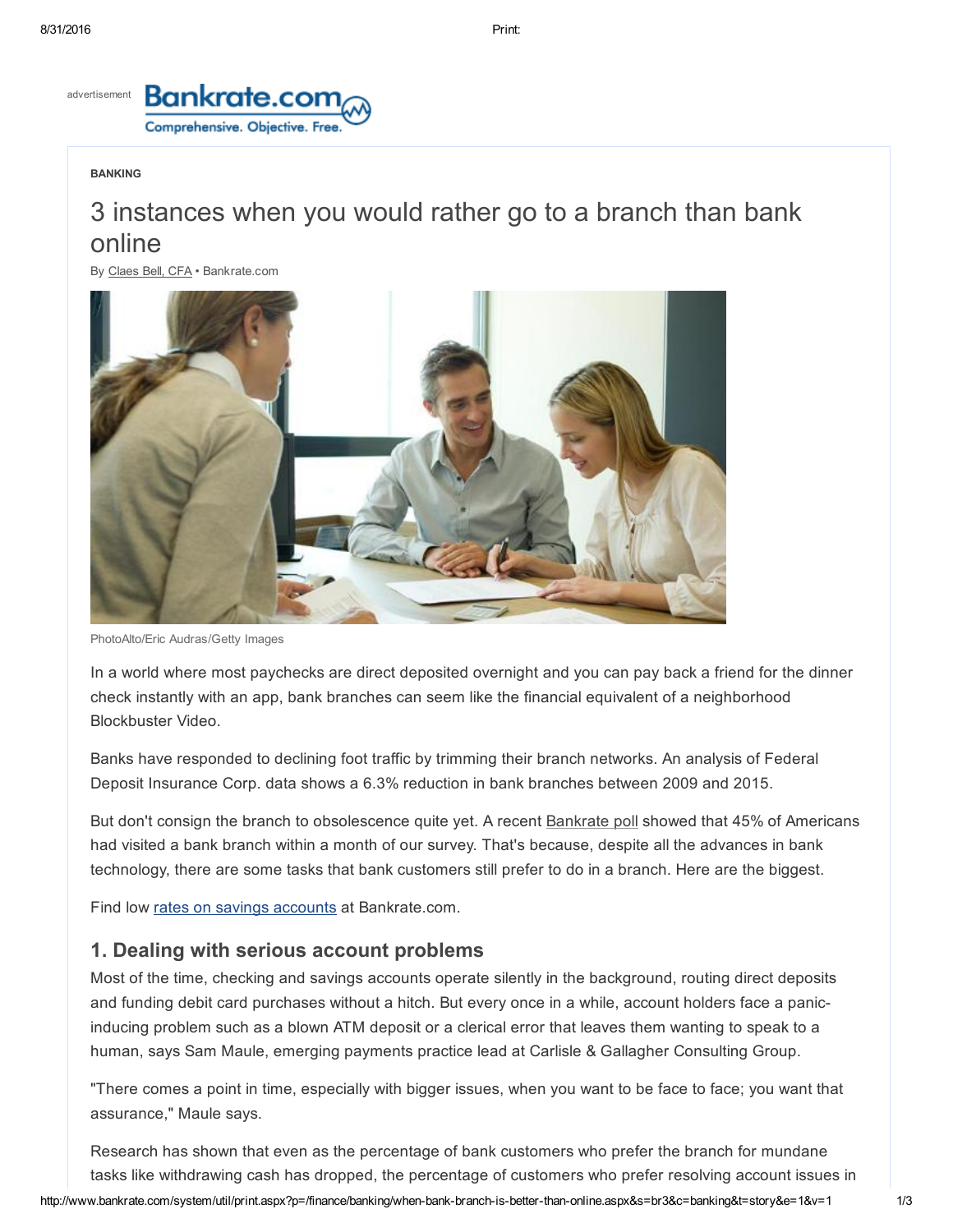person has remained relatively stable, Maule says.



That comes despite the fact that banks have ramped up their capabilities when it comes to resolving issues remotely, particularly through social media channels like Twitter.

"We have all of that digital footprint, yet we still crave the social interaction," Maule says.

## 2. Opening new accounts

Many banks offer the ability to open bank accounts online, and some even allow users to do so on mobile. Even so, just 23% of new checking accounts are opened online, according to a November 2015 report by Aite Group, a financial industry research and consulting firm.

Why? It turns out trying to open an account online can be really frustrating, says David Albertazzi, senior analyst of retail banking and payments at Aite.

"The promise of self-service account-opening has yet to be realized," Albertazzi says.

Not all banks offer online or mobile account-opening. For those institutions that do, consumers cite a wide variety of reasons why they still prefer to open an account in person: concerns over security and ease of use, lack of awareness of an online or mobile option, and a desire to meet the people they're entrusting their money to face to face.



Some consumers start the application process online only to abandon it and head into a branch, Albertazzi says.

Customers open 28.3 million checking accounts in person annually, compared with 7.2 million accounts on a bank or credit union's website, and just under 2 million on smartphones and tablets combined, according to Aite's most recent research.